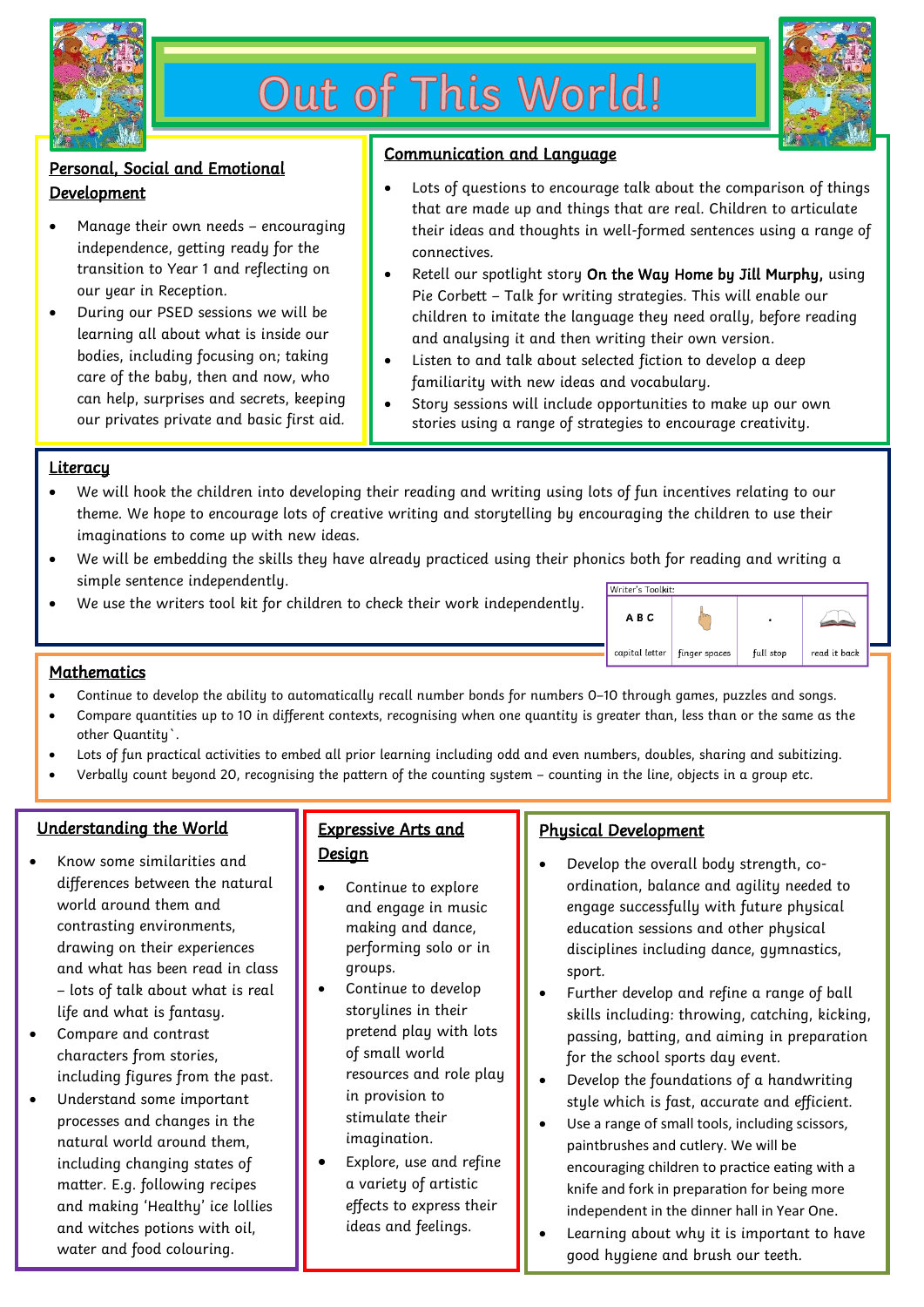

# Reception Songs and Rhymes



There was a princess Long ago, long ago, long ago; There was a princess long ago, Long, long ago.

And she lived in a big high tower, A big high tower, a big high tower; And she lived in a big high tower, Long, long ago.

A wicked fairy cast a spell, Cast a spell, cast a spell; A wicked fairy cast a spell, Long, long ago.

The princess slept for a hundred years, A hundred years, a hundred years; The princess slept for a hundred years, Long, long ago.

A great big forest grew around, Grew around, grew around; A great big forest grew around, Long, long ago.

A handsome prince came riding by, Riding by, riding by; A handsome prince came riding by, Long, long ago.

He chopped the trees down with his sword, With his sword, with his sword; He chopped the trees down with his sword, Long, long ago.

He woke the princess with a kiss, With a kiss, with a kiss: He woke the princess with a kiss, Long, long ago.

When you make a spell

When you want to make a spell, (x3)

First you get a magic wand, (x3)

Then you get some fairy dust, (x3)

Next you chant the magic words, (x3)

Now you've made your magic spell, (x3)

So everybody's happy now, Happy now, happy now; So everybody's happy now, Happy now.

This is how you do it.

And you wave it slowly.

And you sprinkle safely.

And you say them softly.

Wait and watch and wonder.



When I was one I played the drum The day I went to sea. I jumped aboard a pirate ship

And the captain said to me…



We're going this way, that way Forwards and backwards

Over the Irish Sea A bottle of rum to fill my tum And that's the life for me! When I was two I buckled my shoe… When I was three I grazed my knee… When I was four I closed the door… When I was five I leant to dive… When I was six I picked up sticks… When I was seven I went to Devon… When I was eight I shut the gate… When I was nine I walked the line… When I was ten I started again…



## Magic Wand Song

This is my magic wand, tap, tap tap! Wave it in the air and clap, clap, clap! Tap it on your head. Tap it on your knee. Abracadabra you will be…. (think of something)

<https://www.youtube.com/watch?v=woY86zyTpCA>

Follow the link to watch a lovely video about using your imagination.

Imagination - The Singing Lizard (Song for Children)

<https://www.youtube.com/watch?v=08epsWG7LkU>

https://www.youtube.com/watch?v=5lRzjI2eUD